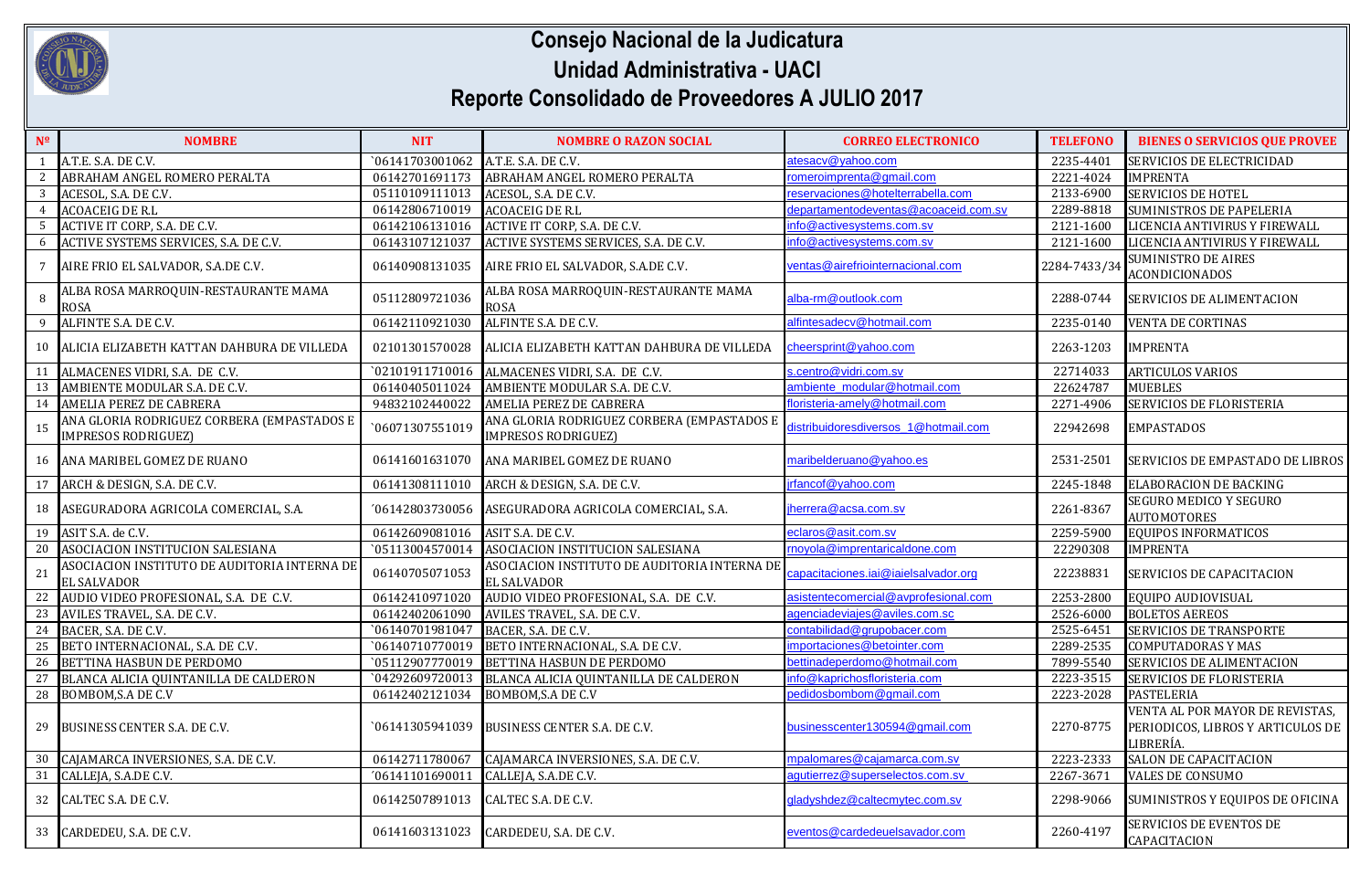| 34              | CARLOS ALFREDO ARTIGA ESCOBAR                                | 06130204540011  | CARLOS ALFREDO ARTIGA ESCOBAR                                | hipertire.555@gmail.com                | 2223-0537     | VENTA Y REPARACION DE LLANTAS Y<br><b>OTROS</b>             |
|-----------------|--------------------------------------------------------------|-----------------|--------------------------------------------------------------|----------------------------------------|---------------|-------------------------------------------------------------|
| 35              | CARLOS ANTONIO BENITEZ DELGADO                               | ,06142201751447 | CARLOS ANTONIO BENITEZ DELGADO                               |                                        | 7141-9495     | SERVICIOS DE FONTANERIA                                     |
| 36              | CARLOS ANTONIO CASTELLON SORIANO                             | 11091911791010  | CARLOS ANTONIO CASTELLON SORIANO                             | carpinteriaemmanuel@gmail.com          | 7899-3409     | <b>SERVICIOS DE CAMPINTERIA</b>                             |
| 37              | CARS LAND, S.A. DE C.V.                                      | ,06141604071016 | CARS LAND, S.A. DE C.V.                                      | sarai@multicarsauto.com                | 0-8000 7628-9 | <b>ACCESORIOS PARA VEHICULOS</b>                            |
| $\overline{38}$ | CASTILLO LANE MEDICAL, S.A DE C.V                            | `06143010011024 | CASTILLO LANE MEDICAL, S.A DE C.V                            | ventas@castillo-lane.com               | 2268 5900     | EQUIPO MEDICO Y MATERIALES                                  |
| 39              | CENTRAL AMERICANA DE DISTRIBUCION, S.A. DE<br>C.V            | 06140310061075  | CENTRAL AMERICANA DE DISTRIBUCION, S.A. DE<br>C.V.           | patricia.benitez@motosport.com.cv      | 2271-3779     | REPARACION DE MOTOS                                         |
| 40              | CENTRO DE SERVICIO DOÑO, S. A. DE C. V.                      | 06140305931029  | CENTRO DE SERVICIO DOÑO, S. A. DE C. V.                      | ventasdono@gmail.com                   | 2222-0986     | <b>COMPRA Y VENTA DE LLANTAS</b>                            |
| 41              | CLAUDIA MIRNA POSADA SOTO                                    | `06140512791342 | CLAUDIA MIRNA POSADA SOTO                                    | industriasposada@gmail.com             | 2251-2095     | <b>MUEBLES METALICOS</b>                                    |
| 42              | CLEAN AIR, S.A DE C.V                                        | 06142308071066  | CLEAN AIR, S.A DE C.V                                        | info@cleanairsal.com                   | 25248600      | LIMPIEZA Y DESODORIZADORES                                  |
| 43              | CLEMENTE RIVAS AMAYA, PAPELERA EL PITAL                      | 08022301510018  | CLEMENTE RIVAS AMAYA, PAPELERA EL PITAL                      | papeleraelpital@hotmail.com            | 2243-1488     | VENTA DE PAPELERIA Y ARTICULOS<br>DE ESCRITORIO.            |
| 44              | <b>COLATINO DE R.L.</b>                                      | 06143011921016  | COLATINO DE R.L.                                             | suscripciones@diariocolatino.com       | 2271-0671     | <b>SUSCRIPCION DE PERIODICOS</b>                            |
| 45              | COLEGIO DE QUIMICOS Y FARMACEUTICOS DE EL<br><b>SALVADOR</b> | 06141909041010  | COLEGIO DE QUIMICOS Y FARMACEUTICOS DE EL<br><b>SALVADOR</b> | cqfarmaceuticos@hotmail.com            | 2240-0064     | ALQUILER DE LOCAL PARA EVENTOS<br>DE CAPACITACION           |
| 46              | COMERCIAL INDUSTRIAL OLINS, S.A. DE C.V.                     | 06141612740019  | COMERCIAL INDUSTRIAL OLINS, S.A. DE C.V.                     | ventasoffice1@olins.com                | 2511-7500     | <b>MUEBLES DE OFICINA</b>                                   |
| 47              | COMPAÑÍA GENERAL DE EQUIPOS, S.A. DE C, V.                   | ,06142611600018 | COMPAÑÍA GENERAL DE EQUIPOS, S.A. DE C, V.                   | wilber.ayala@generaldeequipos          | 2250-8000     | SERVICIO EN PLANTAS ELECTRICAS                              |
| 48              | COMPAÑIA MUEBLERA, S.A. DE C.V.                              | 06141204111019  | COMPAÑIA MUEBLERA, S.A. DE C.V.                              | cmueblera1@hotmail.com                 | 2235-7903     | <b>FABBRICACION DE MUEBLES Y OTROS</b>                      |
| 49              | COMPUPART STORE, S.A DE C.V                                  | 06140206081030  | COMPUPART STORE, S.A DE C.V                                  | vlandos@compupart.com.sv               | 2266-2800     | SUMINISTRANTE DE EQUIPO<br><b>INFORMATICO</b>               |
| 50              | COMPUSYM, S.A. DE C.V.                                       | 06142311051025  | COMPUSYM, S.A. DE C.V.                                       | compusym@integra.com.sv                | 2260-7144     | SUMINISTRANTE DE EQUIPO<br><b>INFORMATICO</b>               |
| 51              | CONSTRUMARKET, S. A. DE C. V.                                | 06142304911019  | CONSTRUMARKET, S. A. DE C. V.                                | gerenciageneral@grupoconstrumarket.com | 2500-0000     | VENTA EQUIPO DE OFICINA                                     |
| 52              | CONSTRUVE, S.A. DE C.V.                                      | 06141102991057  | CONSTRUVE, S.A. DE C.V.                                      | eva@navegante.com.sv                   | 2260-4728     |                                                             |
| 53              | CORPORACION EL TRIUNFO, S.A. DE C.V.                         | 06141701610014  | CORPORACION EL TRIUNFO, S.A. DE C.V.                         | arg.jrmartinez@aserraderoeltriunfo.com | 2555-2000     | SUMINISTROS DE FERRETERIA                                   |
| 54              | CORPORACION MM, S.A. DE C.V.                                 | 06141907101023  | CORPORACION MM, S.A. DE C.V.                                 | alquileresmm@gmail.com                 | 22721984      | ALQUILER DE MOBILIARIO PARA<br>EVENTOS.                     |
| 55              | DANIEL SANTOS GOMEZ                                          | 10071911751014  | DANIEL SANTOS GOMEZ                                          | geocibercafe@gmail.com                 | 2258-1709     | SERVICIOS DE REPARACION DE<br>EQUIPOS DE AIRE ACONDICIONADO |
|                 | DATAPRINT DE EL SALVADOR, S.A DE C.V                         | 06143101071038  | DATAPRINT DE EL SALVADOR, S.A DE C.V                         | dataprint@dataprint.com.sv             | 2239-6777     | SUMINISTRO Y EQUIPOS DE COMPUTO                             |
| 57              | D'CORA SERVI ASOCIADOS, S.A. DE C.V.                         | 06141101011059  | D'CORA SERVI ASOCIADOS, S.A. DE C.V.                         | dcoserviasociados@hotmail.com          | 2226-6120     | <b>SUMINISTRO DE CORTINAS</b>                               |
| 58              | DECORACIONES Y AMBIENTACIONES S.A. DE C.V.                   | 06142202131027  | DECORACIONES Y AMBIENTACIONES S.A. DE C.V.                   | ventas@mifiestadecoraciones.com        | 25660613      | AMENIZA FIESTA DIA DEL NIÑO                                 |
| 59              | DELIBANQUETES, S.A. DE C.V.                                  | 06143103091010  | DELIBANQUETES, S.A. DE C.V.                                  | sandraderodriguez@delibanquetes.com.sv | 2511-5600     | SERVICIOS DE ALIMENTACION                                   |
| 60              | DIPARVEL, S.A. DE C.V.                                       | ,12171609921018 | DIPARVEL, S.A. DE C.V.                                       | csd.merliot@diparvel.com.sv            | 2289-0111     | BATERIAS Y VENTA DE LLANTAS                                 |
| 61              | DISTRIBUIDORA DE PINTURAS Y MATERIALES<br>(DIDEMA SA DE CV)  | 06141706091038  | DISTRIBUIDORA DE PINTURAS Y MATERIALES<br>(DIDEMA SA DE CV)  | tienda01@swdeca.com                    | 2245-2117     | <b>VENTA DE PINTURAS</b>                                    |
| 62              | DISTRIBUIDORA INTERAMERICANA DE ALIMENTOS,<br>S.A DE C.V     | `06142908941021 | DISTRIBUIDORA INTERAMERICANA DE ALIMENTOS,<br>S.A DE C.V     | MHenriquez2@molinosmodernos.com        | 25005100      | <b>GALLETAS</b>                                             |
| 63              | DISTRIBUIDORA MORAZAN, S.A. DE C.V.                          | 06142710101036  | DISTRIBUIDORA MORAZAN, S.A. DE C.V.                          | giovanni parada@lamorazan.com          | 2201-7707     | <b>VENTA DE GALLETAS</b>                                    |
| 64              | DISTRIBUIDORA TAMIRA, S.A. DE C.V.                           | 06142911941016  | DISTRIBUIDORA TAMIRA, S.A. DE C.V.                           | ditamsa@yahoo.es                       | 2264-3989     | <b>VENTA DE MUEBLES</b>                                     |
| 65              | DISZASA DE C.V.                                              | 05111112690013  | DISZASA DE C.V.                                              | nmanzano@diszasa.com                   | 2525-8182     | ARTICULOS VARIOS                                            |
| 66              | DOCUMENTOS INTELIGENTES, S.A DE C.V.                         | 06142206101050  | DOCUMENTOS INTELIGENTES, S.A DE C.V.                         | documentosinteligentes@gmail.com       | 2259-3100     | SUMINISTRO Y EQUIPOS DE COMPUTO                             |
| 67              | DOLORES PATRICIA MEJIA LINARES                               | 02100412781076  | DOLORES PATRICIA MEJIA LINARES                               | din1@hotmail.com                       | 7787-9536     | SERVICIOS DE ALIMENTACION                                   |
| 68              | DOMINGO ERNESTO ERAZO RAUDA                                  | 06141104761059  | <b>DOMINGO ERNESTO ERAZO RAUDA</b>                           | css_laptops@yahoo.com.mx               | 2292-2222     | SUMINISTRANTE DE EQUIPO                                     |
|                 |                                                              |                 |                                                              |                                        |               | <b>INFORMATICO</b>                                          |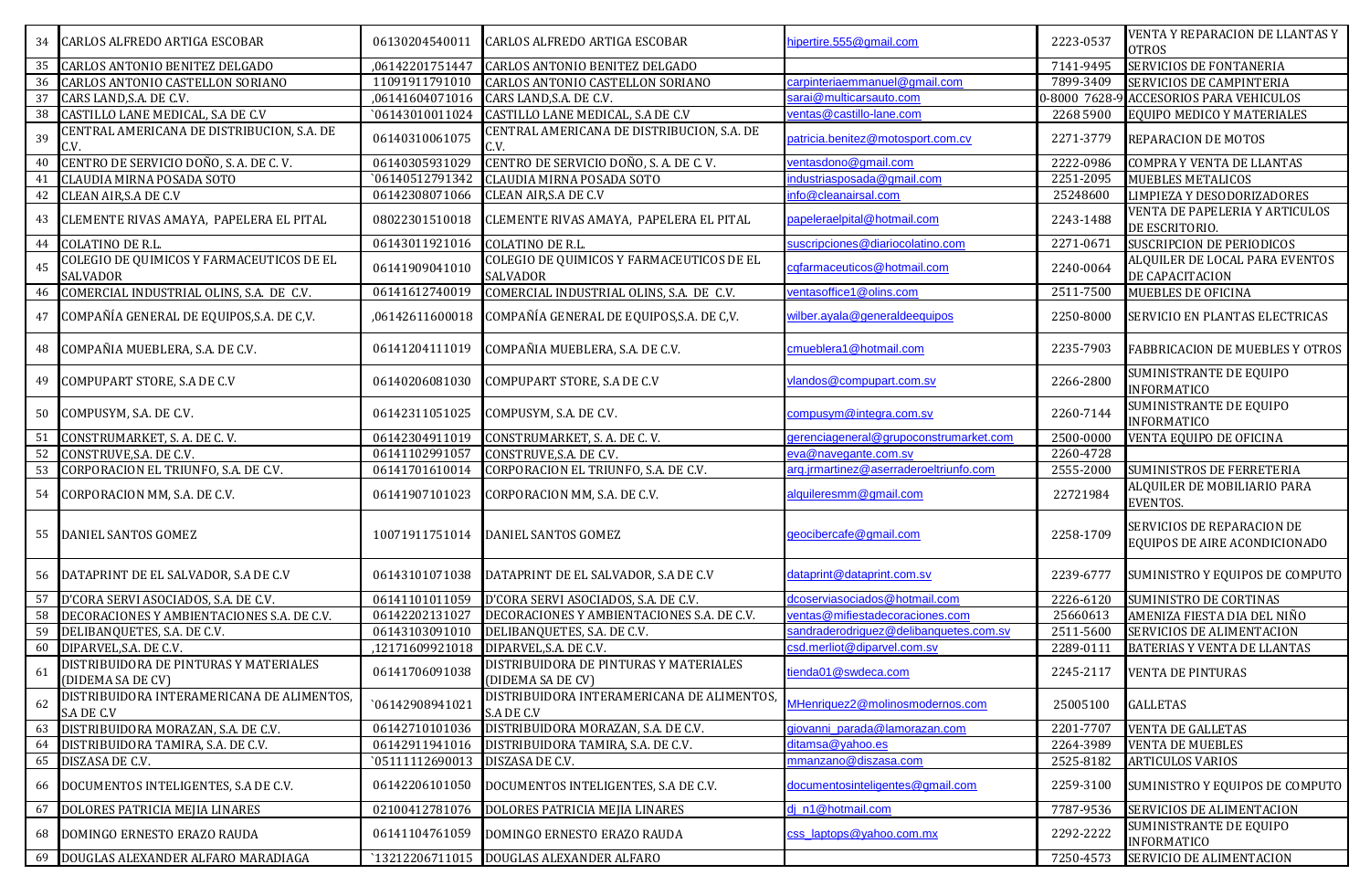|     | 70 DPG, SA DE CV                                                      | 06140902941060  | DPG, SA DE CV                                                         | juanrmolina@hotmail.com                 | 2526-6500    | SUMINISTRO DE COMPUTADORAS                                                 |
|-----|-----------------------------------------------------------------------|-----------------|-----------------------------------------------------------------------|-----------------------------------------|--------------|----------------------------------------------------------------------------|
| 71  | DUTRIZ HERMANOS, S.A. DE C.V.                                         | `06140310350015 | DUTRIZ HERMANOS, S.A. DE C.V.                                         | eromero@laprensagrafica.com             | 2241-2111    | PUBLICACION DE ANUNCIOS Y<br><b>ESQUELAS</b>                               |
| 72  | E & C SOLUCIONES, S.A.DE C.V                                          | ,06141304121089 | E & C SOLUCIONES, S.A.DE C.V                                          | info@ecsoluciones.com                   | 2558-8363    | OBRA CIVIL, PUNTOS DE RED Y OTOS                                           |
| 73  | e-BUSINESS DISTRIBUTION DE EL SALVADOR S.A. DE<br>C.V.                | 06140109001021  | e- BUSINESS DISTRIBUTION DE EL SALVADOR S.A. DE<br>C.V.               | elson.arana@ebd.com.sv                  | 2250-6712    | MANTENIMIENTO PREVENTIVO Y<br><b>CORRECTIVO DE PLANTAS</b><br>TELEFONICAS. |
| 74  | EDITORA EL MUNDO S.A.                                                 | 06141511670024  | EDITORA EL MUNDO S.A.                                                 | zchavez@elmundo.com.sv                  | 2234-8100    | SUSCRIPCION DE PERIODICOS                                                  |
| 75  | EDITORIAL ALTAMIRANO MADRIZ, S.A. DE C.V.                             | 06142311570010  | EDITORIAL ALTAMIRANO MADRIZ, S.A. DE C.V.                             | iria.lara@eldiariodehoy.com             | 2231-7918    | PUBLICACION DE ANUNCIOS Y<br><b>ESQUELAS</b>                               |
| 76  | EDWIN ALEXANDER ALARCON SANCHEZ                                       | 02101406811067  | EDWIN ALEXANDER ALARCOSN                                              |                                         | 77996155     | SERVICIO DE ALIMENTACION                                                   |
| 77  | <b>EFRAIN PEREZ ANAYA</b>                                             | `06142809670033 | <b>EFRAIN PEREZ ANAYA</b>                                             | distribuidorarp.sv@gmail.com            | 25023582     | <b>ARTICULOS VARIOS</b>                                                    |
| 78  | ELECTRIC SG, S.A DE C.V.                                              | '06142510141025 | ELECTRIC SG, S.A DE C.V.                                              | electricyserviciostecnicos@gmail.com    | 2263-4362    | MANTENIMIENTO PREVENTIVO DE<br>AIRES ACONDICIONADOS                        |
| 79  | ELECTROLAB MEDIC, S.A DE C.V                                          | 06141307921051  | ELECTROLAB MEDIC, S.A DE C.V                                          | cotizaciones@electrolabmedic.com.sv     | 2239-9999    | SUMINISTRO DE MEDICAMENTOS                                                 |
| 80  | ELENA GUADALUPE SERRANO DE ALFARO                                     | 12172908761058  | <b>CAFETERIA KATHYA</b>                                               | cafeteria_kathya@hotmail.com            | 2661-8505    | SERVICIOS DE ALIMENTACION                                                  |
| 81  | ELIZABETH MADAÍ ELÍAS AVILÉS                                          | `06143012470076 | ELIZABETH MADAÍ ELÍAS AVILÉS                                          | elizabethmadai@hotmail.com              | 22820660     | <b>BANDERAS Y MANTELES</b>                                                 |
| 82  | ELSY MARLENIS RAMOS RODRIGUEZ                                         | `12080601891017 | <b>ELSY MARLENIS RAMOS</b>                                            |                                         | 2605-4253    | SERVICIO DE ALIMENTACION                                                   |
| 83  | ELVIS GEOVANNY PORTILLO QUINTANILLA                                   | 06080308871016  | ELVIS GEOVANNY PORTILLO QUINTANILLA                                   | eportilloquintanilla@gmail.com          | 79226567     | SERVICIOS PROFESIONALES                                                    |
| 84  | EMMA ROSAURA DIAZ ESCALANTE                                           | 06140709751113  | EMMA ROSAURA DIAZ ESCALANTE                                           | delacocinadeemma@gmail.com              | 2286-1549    | SERVICIOS DE ALIMENTACION                                                  |
| 85  | EMPRESAS ADOC, S.A. DE C.V.                                           | '06142209520012 | EMPRESAS ADOC, S.A. DE C.V.                                           | sara.navarro@empresasadoc.com           | 2251-1744    | <b>VALES DE ZAPATOS</b>                                                    |
| 86  | EMPRIDE, S.A. DE C, V,                                                | ,06141506121048 | EMPRIDE, S.A. DE C, V,                                                | rgarcia@empridesv.com                   | 2-82687681-3 | <b>SUMINISTRO DE AIRE</b><br><b>ACONDICIONADO</b>                          |
| 87  | <b>ENMANUEL, S.A DE C.V</b>                                           | 06141111931016  | <b>ENMANUEL, S.A DE C.V</b>                                           | info@prohygiene.com.sv                  | 2500-4288    | SERVICIOS DE LIMPIEZA                                                      |
| 88  | EQUIPOS ELECTRONICOS VALDES, S.A. DE C.V.                             | 06141602770015  | EQUIPOS ELECTRONICOS VALDES, S.A. DE C.V.                             | svaldes@valdes.com.sv                   | 2209-2200    | SUMINISTRO Y EQUIPOS DE COMPUTO                                            |
| 89  | EVELYN LISSETTE GONZALEZ IRAHETA                                      | `06141504821107 | EVELYN LISSETTE GONZALEZ IRAHETA                                      | asecorp.sv@gmail.com                    | 7529-7964    | ACTIVIDADES DE CONSULTORIA EN<br><b>GESTION EMPRESARIAL.</b>               |
| 90  | FELIPE ALBERTO SOLORZANO<br>FIGUEROA, (INDUSTRIAS BELEN)              | ,02101704731017 | FELIPE ALBERTO SOLORZANO<br>FIGUEROA, (INDUSTRIAS BELEN)              | odiracosta@yahoo.com.mx                 | 7209-8782    | <b>OBRA CIVIL</b>                                                          |
| 91  | FERNANDO ANTONIO PONCE                                                | 05221212731018  | FERNANDO ANTONIO PONCE                                                | ernandoponceramirez@gmail.com           | 2543-2171    | <b>CONTRATISTA</b>                                                         |
| 92  | FERROCENTRO, S.A. DE C.V.                                             | 06142306881010  | FERROCENTRO, S.A. DE C.V.                                             | maritza.salinas@ferrocentro.com         | 22127800     | SUMINISTRO DE MUEBLES                                                      |
| 93  | FINCA SAN ERNESTO, S.A. DE C.V.                                       | 06142106131024  | FINCA SAN ERNESTO, S.A. DE C.V.                                       | estaurantesanernesto@gmail.com          | 2223-2686    | SERVICOS DE ALIMENTACION                                                   |
| 94  | FONDOS DE ACTIVIDADES ESPECIALES DEL<br>MINISTERIO DE GOBERNACION     | 06140602031037  | FONDOS DE ACTIVIDADES ESPECIALES DEL<br>MINISTERIO DE GOBERNACION     | yportillo@correos.gob.sv                | 2527-7601    | <b>SERVICIOS DE CORREO</b>                                                 |
| 95  | FUNDACION EMPRESARIAL PARA EL DESARROLLO<br><b>EDUCATIVO (FEPADE)</b> | 06142407860022  | FUNDACION EMPRESARIAL PARA EL DESARROLLO<br><b>EDUCATIVO (FEPADE)</b> | manuel@fepade.org.sv                    | 2212-1600    | SERVICIOS DE ALIMENTACION                                                  |
| 96  | GALERIA, S.A. DE C.V.                                                 | 06141701850013  | GALERIA, S.A. DE C.V.                                                 | g.guirola@cibercom.com.sv               | 25646840     | VENTA ACCESORIOS Y SUMINISTROS<br>DE COMPUTACION                           |
|     | 97 GARDENS JARDINERIA Y VIVERO, S.A. DE C.V.                          |                 | 06140703131113 GARDENS JARDINERIA Y VIVERO, S.A. DE C.V.              | atencionalcliente@gardenselsalvador.com |              | 2229-2555 JARDINERIA Y VIVERO                                              |
| 98  | <b>GBS GROUP, S.A DE C.V</b>                                          | 06142304081016  | <b>GBS GROUP, S.A DE C.V</b>                                          | info@mcs.com.sv                         | 2298-6581    | MANTENIMIENTO EQUIPO<br>AUDIOVISUAL.                                       |
| 99  | GCM S.A. DE C.V.                                                      | 06141201081011  | GCM S.A. DE C.V.                                                      | mario.marroquin@gmcsa.com.sv            | 22844502     | <b>OBRA CIVIL</b>                                                          |
|     | 100 GENERAL DE VEHICULOS S.A., DE C.V.                                | 06142809931049  | GENERAL DE VEHICULOS S.A., DE C.V.                                    | eurodriguez@grupog.com                  | 22486400     | REPARACION DE VEHICULOS                                                    |
|     | 101 GENERAL SUPPY & SERVICE, S.A. DE C.V.                             | 06140806101018  | GENERAL SUPPY & SERVICE, S.A. DE C.V.                                 | generalsupply_service@hotmail.com       | 2222-5225    | OBRA CIVIL Y AIRE ACONDICIONADO                                            |
|     | 102 GILBERTO ALFARO LUNA                                              | 06021712590018  | <b>GILBERTO ALFARO LUNA</b>                                           | alfaroluna.gilberto@gmail.com           | 2266-2725    | SERVICIOS PROFESIONALES DE<br>CONSULTORÍA                                  |
| 103 | GRABATODO, S.A DE C.V                                                 | 06141012941018  | GRABATODO, S.A DE C.V                                                 | manuelrodriguez@grabatodo.com           | 2261-1100    | <b>ELABORACION DE PLACAS</b>                                               |
| 104 | GRUPO ATB S.A. DE C.V.                                                | 06141501151097  | GRUPO ATB S.A. DE C.V.                                                | ventas@grupoatb.net                     | 78420087     | ELABORACION DE BACKING                                                     |
|     | 105 GRUPO ENTU-SIASMO, S.A. DE C.V.                                   | 06141708071034  | GRUPO ENTU-SIASMO, S.A. DE C.V.                                       | cristina.rodriguez@puntorueda.com       | 2298-6615    | <b>VENTA DE LLANTAS</b>                                                    |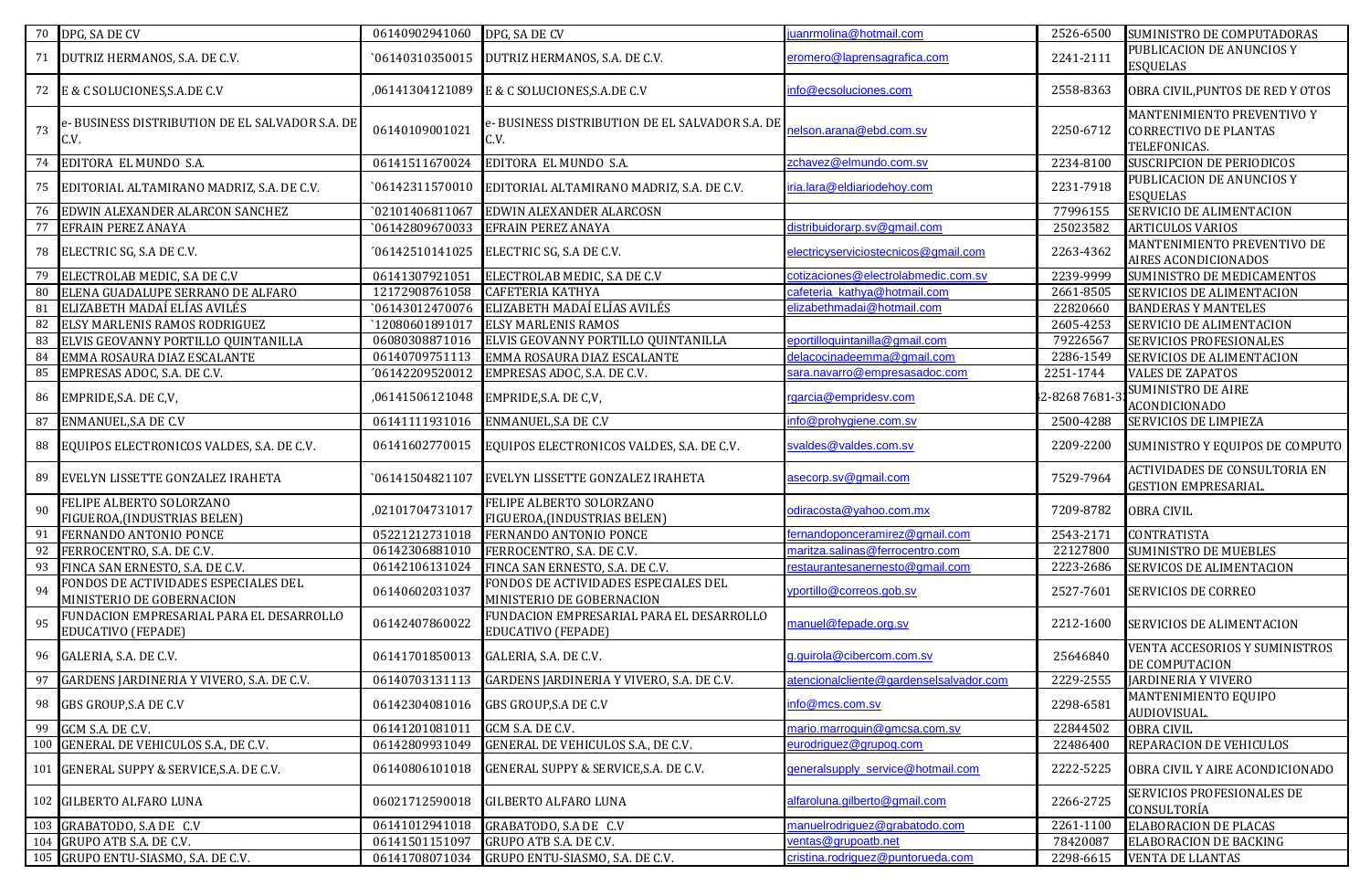|     | 106 GRUPO MULTIPUBLICITARIOS, S.A. DE C.V.                     | 05092012121016  | GRUPO MULTIPUBLICITARIOS, S.A. DE C.V.                                | multipublit@hotmail.com                   | 2278-8690              | <b>PROMOCIONALES</b>                                |
|-----|----------------------------------------------------------------|-----------------|-----------------------------------------------------------------------|-------------------------------------------|------------------------|-----------------------------------------------------|
|     | 107 GRUPO Q EL SALVADOR, S.A. DE C.V.                          | 12171306680010  | GRUPO Q EL SALVADOR, S.A. DE C.V.                                     | eurodriguez@grupog.com                    | 22486400               | REPARACIONES DE VEHICULOS                           |
|     | 108 GRUPO ZERO, S.A. DE C.V.                                   | 06141010101012  | GRUPO ZERO, S.A. DE C.V.                                              | miguel.botto@grupozero.com.sv             | 2504-9464              | <b>SUMINISTRO DE AIRES</b><br><b>ACONDICIONADOS</b> |
|     | 109 HAZEL'S INDUSTRIAS, S. A. DE C. V.                         | 06141402981010  | HAZEL'S INDUSTRIAS, S. A. DE C. V.                                    | azel@integra.com.sv                       | 2557-3613              | SUMINISTRO DE PAPEL JUMBO ROLL                      |
|     | 110 HENRIQUEZ, S.A DE C.V.                                     | ,06141106660010 | HENRIQUEZ, S.A DE C.V.                                                | neidyrivera.dcora@gmail.com               | 2267-0696<br>7786-5871 | OBRA CIVIL, FERRETERIA Y OTROS                      |
|     | 111 HERMELINDA DEL CARMEN VALDIVIESO OCHOA                     | 04041312590011  | HERMELINDA DEL CARMEN VALDIVIESO OCHOA                                | hermelindadelcarmenvaldivieso@hotmail.com | 22607627               | ELABORACION DE UNIFORMES                            |
|     | 112 HIGH TECH MONKEY, S.A. DE C.V.                             | 06142510121032  | HIGH TECH MONKEY, S.A. DE C.V.                                        | nfo@hitechmonkey.com                      | 22233018               | SUMINISTROS PARA CELULAR Y<br>OTROS ACCESORIOS      |
|     | 113 HOTELES Y DESARROLLOS, S.A. DE C.V.                        | `06142704921030 | HOTELES Y DESARROLLOS, S.A. DE C.V.                                   | ayb@sheratonpresidente.com.sv             | 2283-4025              | SERVICIO DE ALIMENTACION                            |
|     | 114 HOTELES Y DESARROLLOS TURISTICOS, S.A. DE C.V.             | 06140203001035  | HOTELES Y DESARROLLOS TURISTICOS, S.A. DE C.V.                        | nediterranoplanza@gmail.com               | 2263-4640              | SERVICIOS DE ALIMENTACION                           |
|     | 115 IMAGEN GRAFICA EL SALVADOR, S.A. DE C.V.                   | 06140203131010  | IMAGEN GRAFICA EL SALVADOR, S.A. DE C.V.                              | magengrafica@gmail.com                    | 2208-6712              | ELABORACION DE REVISTA                              |
|     | 116 IMPRENTA LA TARJETA, S.A DE C.V                            | 06142809931022  | IMPRENTA LA TARJETA, S.A DE C.V                                       | cobros@imprentalatarjeta.com              | 2141-4100              | ELABORACION DE REVISTA                              |
|     | 117 IMPRESOS MULTIPLES, S.A. DE C.V.                           | 06141410921078  | IMPRESOS MULTIPLES, S.A. DE C.V.                                      | multiples@gmail.com                       | 2513-8888              | ELABORACION DE REVISTA                              |
|     | 118 IMSELI, S.A DE C.V                                         | 06142311001028  | <b>IMSELI, S.A DE C.V</b>                                             | mseli_sadecv@yahoo.com                    | 2280-1847              | <b>OBRA CIVIL</b>                                   |
|     | 119 INDUSTRIA DE MADERAS Y METALES, S.A. DE C.V.               | 06142911760039  | INDUSTRIA DE MADERAS Y METALES, S.A. DE C.V.                          | miquelhuezo@torogoz.com                   | 2222-9002              | ELABORACION DE BANDERAS                             |
|     | 120 INDUSTRIAS ARGUETA, S.A. DE C.V.                           | 06142508031026  | INDUSTRIAS ARGUETA, S.A. DE C.V.                                      | monicaargueta@hotmail.com                 | 2225-9515              | ELABORACION DE CAMISAS TIPO<br>POLO                 |
|     | 121 INDUSTRIAS LONAIRE, S.A DE C.V                             | 06141406941013  | INDUSTRIAS LONAIRE, S.A DE C.V                                        | denisse@lonaire.com                       | 2243-6467              | FABRICACION DE TOLDOS Y OTROS                       |
|     | 122 INDUSTRIAS POSADA S.A. DE C.V.                             | 06142707141019  | INDUSTRIAS POSADA S.A. DE C.V.                                        | ventas@mueblesposada.com.sv               | 2512-1248              | ELABORACION DE ARCHIVOS DE<br>METAL                 |
|     | 123 INDUSTRIAS TOPAZ, S.A.                                     | 06141503560018  | <b>INDUSTRIAS TOPAZ, S.A.</b>                                         | mbayona@indtopaz.com                      | 2270-3333              | CONFECCION DE UNIFORMES                             |
| 124 | INFORMACION TECNOLOGIA CORPORATION S.A. DE                     | 06141603101078  | INFORMACION TECNOLOGIA CORPORATION S.A. DE<br>C.V.                    | gerencia@itcorpgroup.com.sv               | 2280-0888              | SUMINISTRO DE EQUIPO DE COMPUTO                     |
|     | 125 INNOVACION DIGITAL, S.A. DE C.V.                           | `00141107971011 | INNOVACION DIGITAL, S.A. DE C.V.                                      | ana.somoza@innovaciondigital.com.sv       | 22375800               | ARTICULOS PROMOCIONALES                             |
|     | 126 INNOVACIONES DE METAL, S. A. DE C.V.                       | `06140510991050 | INNOVACIONES DE METAL, S. A. DE C. V.                                 |                                           |                        |                                                     |
| 127 | INSTITUTO SALVADOREÑO DE CONTADORES<br><b>PUBLICOS</b>         | 06142007981059  | INSTITUTO SALVADOREÑO DE CONTADORES<br>PUBLICOS                       | direccion.academica@iscpelsalvador.com    | 2245-4503              | SERVICIOS DE CAPACITACION                           |
| 128 | INSTITUTO SUPERIOR DE ECONOMIA Y<br>ADMINISTRACION DE EMPRESAS | 06143101971047  | <b>INSTITUTO SUPERIOR DE ECONOMIA Y</b><br>ADMINISTRACION DE EMPRESAS | contacto@iseade.edu.sv                    | 22121700               | SERVICIOS DE CAPACITACION                           |
|     | 129 INTELMAX, S.A. DE C.V.                                     | 06140907121044  | INTELMAX, S.A. DE C.V.                                                | nfo@intelmax.net                          | 22235355               | SUMINISTRO DE EQUIPO DE COMPUTO                     |
|     | 130 INTER TOURS, S.A. DE C.V.                                  | 06141406790013  | INTER TOURS, S.A. DE C.V.                                             | nfo@intertours.com.sv                     | 2263-6188              | <b>BOLETOS AEREOS</b>                               |
|     | 131 INTERVISION DE EL SALVADOR, S.A. DE C.V.                   | 06142405071046  | INTERVISION DE EL SALVADOR, S.A. DE C.V.                              | admisty@ventasinter-vision.com            | 22668243               | SUMINISTRO DE SILLAS                                |
|     | 132 INVARIABLE, S.A DE C.V.                                    |                 | ,06141206121038 GUILLERMMO ALFREDO RICNCAND DUARTE                    | guillermoduarte@yahoo.com                 | 2280-0204              | AIRE ACONDICIONADO Y OBRA CIVIL.                    |
|     | 133 INVERSIONES EL COPINOL, S.A. DE C.V.                       | 06141912021011  | INVERSIONES EL COPINOL, S.A. DE C.V.                                  | eservaciones@miradorplaza.com             | 2244-6000              | SERVICOS DE ALOJAMIENTO                             |
|     | 134 INVERSIONES GUIRO, S.A DE C.V                              | 06141402031012  | INVERSIONES GUIRO, S.A DE C.V                                         | mancia@aos.com.sv                         | 2263-6363              | SUMINISTRO DE PAPELERIA                             |
|     | 135 INVERSIONES LAS BRASAS, S.A. DE C.V.                       | ,06142105121017 | INVERSIONES LAS BRASAS, S.A. DE C.V.                                  | nversioneslasbrasassadecv@gmail.com       | 2534-0454              | SERVICIOS DE IMPRESORES                             |
|     | 136 INVERSIONES VIDA, S.A. DE C.V.                             | 06141412921024  | INVERSIONES VIDA, S.A. DE C.V.                                        | nvida@aguaalpina.com                      | 2213-2000              | SUMINISTRO DE AGUA EMBASADA                         |
|     | 137 ISERTEC DE EL SALVADOR, S.A. DE C.V.                       | 06140304971035  | ISERTEC DE EL SALVADOR, S.A. DE C.V.                                  | dleiva@isertec.com                        | 2264-5544              | REDES Y COMUNICACIONES                              |
|     | 138 ITR EL SALVADOR, S. A. DE C. V.                            | 06141910650033  | ITR EL SALVADOR, S. A. DE C. V.                                       | servicio@itrsal.com                       | 2221-6611              | MANTENIMIENTO DE RELOJES<br><b>MARCADORES</b>       |
|     | 139 JESUS ABRAHAM LOPEZ TORRES, DECO SISTEMAS                  | 04271510460018  | JESUS ABRAHAM LOPEZ TORRES, DECO SISTEMAS                             | nfo@decosistemas.com                      | 2226-4154              | ELABORACION DE MUEBLES DE<br>METAL Y REPARACIONES   |
|     | 140 JOMI, S.A DE C. (FARMACIA LA VIDA)                         | ,06141601921043 | JOMI, S.A DE C. (FARMACIA LA VIDA)                                    | ibregestion@grupo jomi.com                | 2121-7676              | SUMINISTRO DE MEDICAMENTOS                          |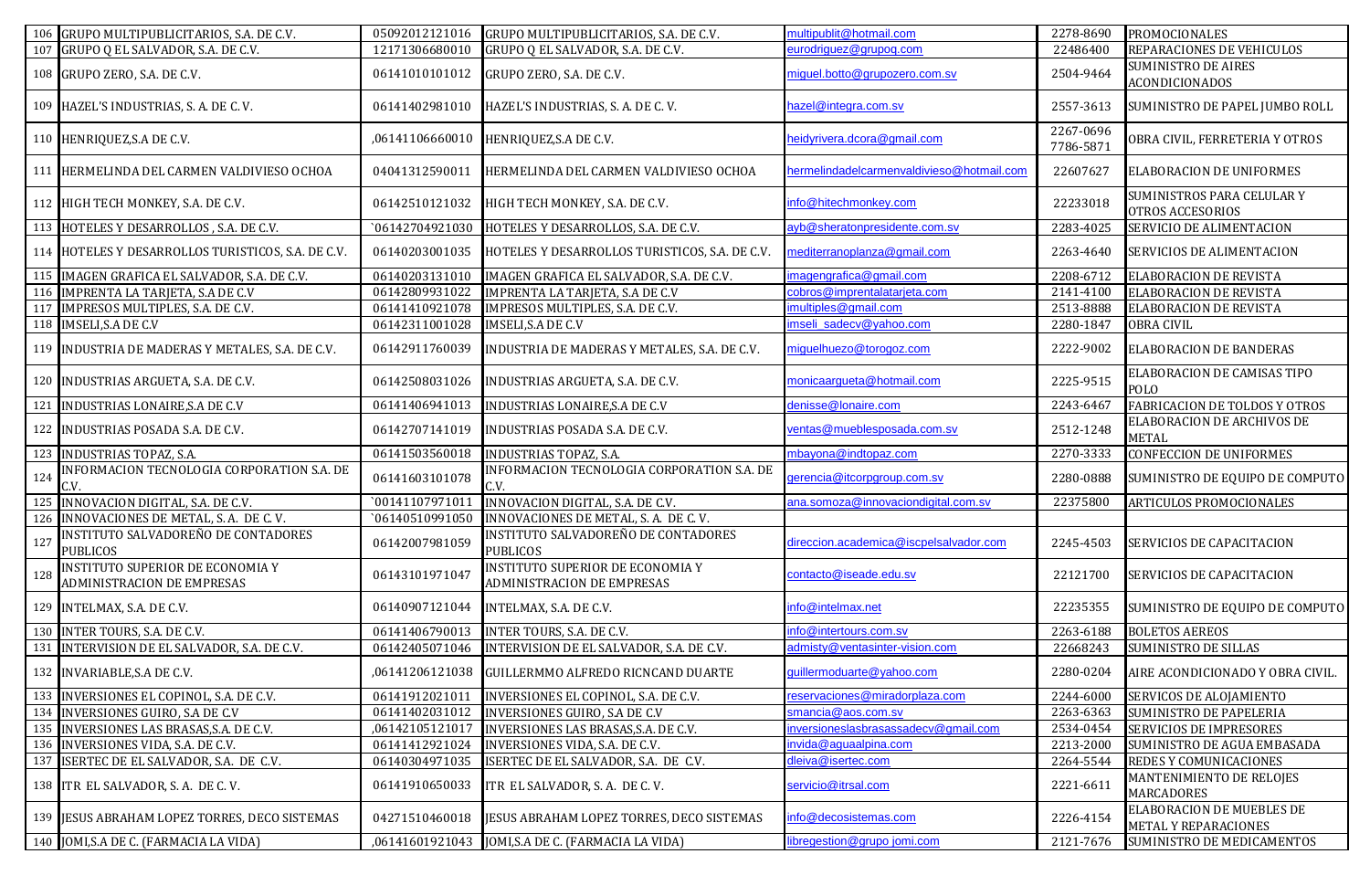|     |                                                                           |                 |                                                                           |                                      |              | SERVICIOS DE REPARACION DE                                                                           |
|-----|---------------------------------------------------------------------------|-----------------|---------------------------------------------------------------------------|--------------------------------------|--------------|------------------------------------------------------------------------------------------------------|
|     | 141 JOSE ANDRES CANTIZANO                                                 | 06080307661018  | <b>JOSE ANDRES CANTIZANO</b>                                              | tecnolaser@navegante.com.sv          | 2222-2109    | <b>EQUIPOS</b>                                                                                       |
|     | 142 JOSE ANTONIO CANDRAY ALVARADO                                         | 06141206510045  | JOSE ANTONIO CANDRAY ALVARADO                                             | antonio.candray@gmail.com            | 2130-1944    | SERVICIOS PROFESIONALES DE<br>ABOGADO                                                                |
|     | 143 JOSE DOLORES CARRILLO GUIDOS                                          | 08163010540018  | <b>JOSE DOLORES CARRILLO GUIDOS</b>                                       | tallerlatin1@gmail.com               | 2226-5654    | MANTENIMIENTO Y REPARACION DE<br>VEHICULOS.                                                          |
| 144 | JOSE MARIANO DELGADO PALMA (EXPIR)                                        | ,04141803681012 | JOSE MARIANO DELGADO PALMA (EXPIR)                                        | expirfumigacionesylimpiezas@yahoo.es | 4-6674 7795  | <b>OBRA CIVIL Y OTROS</b>                                                                            |
|     | 145 JOSE MIGUEL RIVERA ECHEVERRIA                                         | 06140212841402  | <b>JOSE MIGUEL RIVERA ECHEVERRIA</b>                                      | chef.r.echeverria@gmail.com          | 7840-4013    | SERVICIOS DE ALIMENTACION                                                                            |
| 146 | JUAN CARLOS CASTRO LANDAVERDE (CREACIONES<br>PUBLICITARIAS)               | 07151810781037  | JUAN CARLOS CASTRO LANDAVERDE (CREACIONES<br>PUBLICITARIAS)               | creapublicitarios_2006@yahoo.es      | 2131-6314    | <b>ELABORACION DE ROTULOS</b>                                                                        |
| 147 | <b>JUAN CARLOS CONTRERAS PORTILLO</b>                                     | 06141612791125  | <b>JUAN CARLOS CONTRERAS PORTILLO</b>                                     | tecnica.mantenimiento@hotmail.com    | 2203-5575    | <b>OBRA CIVIL</b>                                                                                    |
|     | 148 JUAN DANIEL UMAÑA DOMINGUEZ                                           | `06122808781026 | JUAN DANIEL UMAÑA DOMINGUEZ                                               | ndiversos@hotmail.com                | 22827758     | <b>BEBIDAS</b>                                                                                       |
| 149 | <b>JUAN RAFAEL SCAFFINI BENITEZ</b>                                       | `11102812681027 | <b>JUAN RAFAEL SCAFFINI BENITEZ</b>                                       | r_scaffini007@hotmail.com            | 7854 -- 2599 | ELECTRICIDAD EN GENERAL                                                                              |
| 150 | JUGUESAL, S.A. DE C.V.                                                    | 06142304991039  | JUGUESAL, S.A. DE C.V.                                                    | rolando.arevalo@jugueton.com.sv      | 25117200     | <b>COMPRA DE JUGUETES</b>                                                                            |
| 151 | KRISTALL DE EL SALVADOR, S.A. DE C.V.                                     | 06141906991017  | KRISTALL DE EL SALVADOR, S.A. DE C.V.                                     | info@ascagroup.com                   | 2288-1616    | SERVICIOS DE CONSULTORIA                                                                             |
|     | 152 KUO HUA, S.A. DE C.V.                                                 | 06141911901077  | KUO HUA, S.A. DE C.V.                                                     | kuohua.ventas@gamil.com              | 22842114     | <b>SUMINISTRO DE SILLAS</b>                                                                          |
|     | 153 LIBRERÍA Y PAPELERÍA EL NUEVO SIGLO, S.A. DE C.V.                     | 06142111001058  | LIBRERÍA Y PAPELERÍA EL NUEVO SIGLO, S.A. DE C.V                          | alex@libreriaelnuevosiglo.com        | 21322707     | LIBRERÍA                                                                                             |
|     | 154 LUIS ALONSO RAMMIREZ CHICAS                                           | ,06142508640106 | LUIS ALONSO RAMMIREZ CHICAS                                               | distribucionsm@yahoo.com             | 2260-8908    | SERVICIO DE LIMPIEZA Y REPARACON<br><b>DE CISTERNAS</b>                                              |
|     | 155 LUIS FERNANDO MINA MONTALVO                                           | 02101609731034  | LUIS FERNANDO MINA MONTALVO                                               | info@prestige-lm.com                 | 2524-7300    | MUEBLES ALFOMBRAS Y<br>RESTAURACION, FABRICACION.                                                    |
|     | 156 M Y M SERVICIOS DE INGENIERIA S.A. DE C.V.                            | 06140104981010` | M Y M SERVICIOS DE INGENIERIA S.A. DE C.V.                                | mymservicios19@hotmail.com           | 2207-4568    | <b>ACTIVIDADES DE ARQUITECTURA E</b><br>INGENIERIA Y ACTIVIDADES CONEXAS<br>DE ASESORAMIENTO TECNICO |
| 157 | MAGNO ALDEMAR GONZALEZ VASQUEZ,<br>DISTRIBUIDORA SALVADORENA              | 11220608650014  | MAGNO ALDEMAR GONZALEZ VASQUEZ,<br>DISTRIBUIDORA SALVADORENA              | claudialeon@distribusalva.com.sv     | 2525-0400    | SUMINISTRO DE ARTICULOS DE<br><b>OFICINA</b>                                                         |
|     | 158 MARIA CONCEPCION LOPEZ DE TEJADA (SERVIFRIO)                          | ,09061205681010 | MARIA CONCEPCION LOPEZ DE TEJADA (SERVIFRIO)                              | servifrio_ac@hotmail.com             | 51 7894-9322 | SUMINISTRO Y REPARACIONES DE<br>AIRE ACONDICIONADOS                                                  |
|     | 159 MARIA GUILLERMINA AGUILAR                                             | 10061206540014  | MARIA GUILLERMINA AGUILAR                                                 | purifasa@yahoo.com                   | 2272-3492    | SUMINISTRO DE ARTICULOS DE<br><b>OFICINA</b>                                                         |
|     | 160 MARIA SUSANA MEJIA DE CANALES                                         | 14121505630011  | MARIA SUSANA MEJIA DE CANALES                                             | mdcanales.susana@gmail.com           | 2222-1666    | VIDRIERIA                                                                                            |
| 161 | MARIA SUSANA MEJIA DE CANALES (DISTRIBUIDORA<br>SALVADOREÑA TU SURTIDORA) | ,14121505630011 | MARIA SUSANA MEJIA DE CANALES (DISTRIBUIDORA<br>SALVADOREÑA TU SURTIDORA) |                                      | 2222-1666    | SUMINISTRO DE ARTICULOS DE<br>LIMPIEZA                                                               |
|     | 162 MARINA INDUSTRIAL, S.A. DE C.V.                                       | 06140209710022  | MARINA INDUSTRIAL, S.A. DE C.V.                                           | mgarcía@dequis.com.sv                | 2245-0544    | EQUIPO DE FOTOCOPIADORA                                                                              |
|     | 163 MARLON EBIEZER VIGIL SANCHEZ                                          | 06141712811166  | MARLON EBIEZER VIGIL SANCHEZ                                              | mebiezer@gmail.com                   | 7840-0727    | <b>OBRA CIVIL</b>                                                                                    |
|     | 164 MARTA SUSAN GARCIA DE PASCUAL                                         | ,05111406711026 | MARTA SUSAN GARCIA DE PASCUAL VIDRIERIA LA<br>ROCA                        | vidrierialaroca@gmail.com            |              | 3-7144 2264-0 SUMINISTRO DE VIDRIO Y VENTANAS                                                        |
|     | 165 MARTELL, S.A. DE C.V.                                                 | 06142211991063  | MARTELL, S.A. DE C.V.                                                     | martellsa@hotmail.com                | 2288-9515    | MANTENIMIENTO Y REPARACION DE<br>VEHICULOS.                                                          |
|     | 166 MARTINEZ BARRIERE, S.A. DE C.V.                                       | 06141611041076  | MARTINEZ BARRIERE, S.A. DE C.V.                                           | martinezbarriere@mac.com             | 2273-2721    | SERVICIOS DE CAPACITACION                                                                            |
| 167 | MATERIALES E INVERSIONES VIDAURRE, S. A. DE C.                            | `06142901921050 | MATERIALES E INVERSIONES VIDAURRE, S. A. DE C.                            | mivisa@gmail.com                     | 22787356     | <b>PAPELERIA</b>                                                                                     |
|     | 168 MEDICOMP, S.A DE C.V                                                  | 02100112001010  | MEDICOMP, S.A DE C.V                                                      | ventas@medicomp.co                   | 22600044     | VENTA DE COMPUTADORAS Y<br>ACCESORIOS                                                                |
|     | 169 MODAS Y DISEÑOS ISABELA, S.A. DE C.V.                                 | 06140609121040  | MODAS Y DISEÑOS ISABELA, S.A. DE C.V.                                     | modisadecv@hotmail.com               | 2260-9938    | <b>SUMINISTRO DE UNIFORMES</b>                                                                       |
|     | 170 MODULARES PB, S.A. DE C.V.                                            | 06143004081010  | MODULARES PB, S.A. DE C.V.                                                | jlopez@modularespb.com               | 2248-3416    | ELABORACION DE MUEBLES DE<br><b>METAL</b>                                                            |
|     | 171 MOLDEADOS SALVADOREÑOS, S.A. DE C.V.                                  | 06140303881024  | MOLDEADOS SALVADOREÑOS, S.A. DE C.V.                                      | molsal2010@gmail.com                 | 2226-6373    | SUMINISTRO DE PAPEL, CAFÉ Y OTROS                                                                    |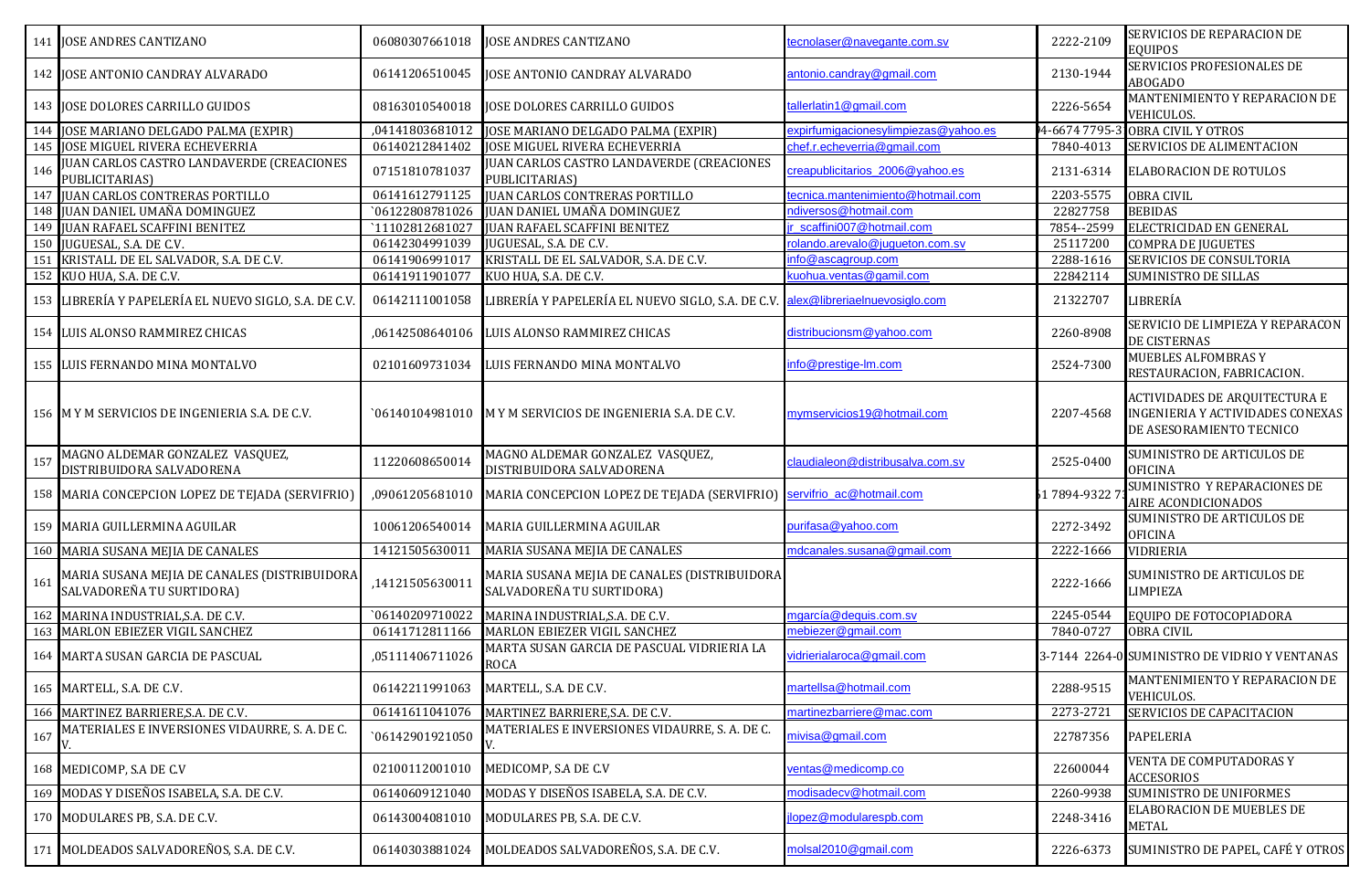|     | 172 MOLINA HERMANOS, S.A DE C.V                                               | 06142010770010                    | MOLINA HERMANOS, S.A DE C.V                                                   | ventasmueblesmolina@gmail.com          | 2241-5200    | <b>VENTA Y ELABORACION DE MUEBLES</b>                           |
|-----|-------------------------------------------------------------------------------|-----------------------------------|-------------------------------------------------------------------------------|----------------------------------------|--------------|-----------------------------------------------------------------|
|     | 173 MONTSE, S.A DE C.V                                                        | 06141107061058                    | MONTSE, S.A DE C.V                                                            | info@motsefloristeria.com              | 2223-7373    | <b>VENTA DE ARREGLOS FLORALES</b>                               |
|     | 174 MULTICONTRATOS E INVERSIONES, S.A DE C.V                                  | 06141806111028                    | MULTICONTRATOS E INVERSIONES, S.A DE C.V                                      | mulcoin.ventas@hotmail.com             | 2220-0451    | <b>SUMINISTROS VARIOS</b>                                       |
|     | 175 MULTIPROMOCIONES, S.A DE C.V                                              | 06142608041061                    | MULTIPROMOCIONES, S.A DE C.V                                                  | ventas@multipromociones.com            | 2235-1530    | PROMOCIONALES                                                   |
|     | 176 NELSON CANOSSA FERNANDEZ                                                  | 06142806580173                    | NELSON CANOSSA FERNANDEZ                                                      | estudionelsoncanossa@hotmail.com       | 2223-3314    | FOTOGRAFIAS.                                                    |
|     | 177 NEW TECHNOLOGY, S.A. DE C.V                                               | 06142505141017                    | NEW TECHNOLOGY, S.A. DE C.V                                                   | administracion@nt.com.sv               | 2208-7435    | VENTA DE COMPUTADORAS Y<br><b>ACCESORIOS</b>                    |
|     | 178 NEXT JOB PARA LATINOAMERICA, S.A. DE C.V.                                 | 05012908131025                    | NEXT JOB PARA LATINOAMERICA, S.A. DE C.V.                                     | info@nextjob.com.sv                    | 22043070     | <b>SUMINISTROS DE SOFWARE</b>                                   |
|     | 179 NOE ALBERTO GUILLEN                                                       | 09040412560016                    | <b>NOE ALBERTO GUILLEN</b>                                                    | gerencia@lplnss.com.sv                 | 2209-0707    | <b>SUMINISTRO DE PELERIA</b>                                    |
| 180 | NORMA ESTER SORTO DE GOMEZ                                                    | 12171110621048                    | NORMA ESTER SORTO DE GOMEZ                                                    |                                        | 2669-8535    | SERVICIO DE ALIMENTACION                                        |
| 181 | NUMANCIA TECH INC., S.A. DE C.V.                                              | ,06140906051034                   | NUMANCIA TECH INC., S.A. DE C.V.                                              | gmc.numancia@gmail.com abdoncito1@hotm | 4-9393 7800  | <b>OBRA CIVIL Y OTROS</b>                                       |
| 182 | O&M MANTENIMIENTO Y SERVICIOS, S.A. DE C.V.                                   | '06141506941061                   | O&M MANTENIMIENTO Y SERVICIOS, S.A. DE C.V.                                   | rrodriguez@oym.com.sv                  | 2530-1414    | SERVICIO DE LIMPIEZA                                            |
|     | 183 OD EL SALVADOR LIMITADA DE CAPITAL VARIABLE                               | `06140711071030                   | OD EL SALVADOR LIMITADA DE CAPITAL VARIABLE                                   | sclientessv@officedepot.com.sv         | 2260-4050    | ARTICULOS DE PAPELERIA Y LIBRERÍA                               |
|     | 184 OPS SISTEMAS OPERACIONALES, S.A. DE C.V.                                  | '06142010131023                   | OPS SISTEMAS OPERACIONALES, S.A. DE C.V.                                      | ops.empresa@gmail.com                  | 2284-7812    | ARRENDAMIENTO DE<br><b>FOTOCOPIADORAS</b>                       |
|     | 185 OSVALDO ANTONIO DOMINGUEZ                                                 | ,06142606490050                   | OSVALDO ANTONIO DOMINGUEZ                                                     | vcisrael@hotmail.com                   | 2222-2278    | <b>SERVICIO DE VIDRIOS Y POLARIZADO</b>                         |
|     | 186 PABLO JOSE ALAS VASQUEZ                                                   | 06140812901107                    | PABLO JOSE ALAS VASQUEZ                                                       | corpamisa@hotmail.com                  | 2131-5015    | <b>EVENTOS</b>                                                  |
|     | 187 PAPELERA SANREY, S.A. DE C.V.                                             | 06142110700016                    | PAPELERA SANREY, S.A. DE C.V.                                                 | psanrey@hotmail.com                    | 2501-0047    | ARTICULOS DE PAPELERIA Y LIBRERÍA                               |
|     | 188 PAPELERA EL PITAL, S.A. DE C.V.                                           | 05012606131018                    | PAPELERA EL PITAL, S.A. DE C.V.                                               | anyta_1403@hotmail.com                 | 22431488     | SUMINISTRO DE PELERIA                                           |
|     | 189 PATRICIA CANDELARIA RENDEROS DE MARTINEZ                                  | 08211904761028                    | PATRICIA CANDELARIA RENDEROS DE MARTINEZ                                      | mps jabes@yahoo.com                    | 2204-9953    | <b>LIMPIEZA DE ALFOMBRAS</b>                                    |
| 190 | PATRONATO CUERPO DE BOMBEROS DE EL<br>SALVADOR                                | 06140202760056                    | PATRONATO CUERPO DE BOMBEROS DE EL<br><b>SALVADOR</b>                         | capacitacion@patronatocbes.org         | 2556-0776    | SERVICIOS DE CAPACITACION                                       |
|     | 191 PBS EL SALVADOR, S.A. DE C.V.                                             | 06141704670022                    | PBS EL SALVADOR, S.A. DE C.V.                                                 | jessica.posada@grouppbs.com            | 2246-3102    | SUMINISTRO DE PAPEL Y DERIVADOS                                 |
| 192 | PINTAUTO, S.A. DE C.V.                                                        | 06140803011050                    | PINTAUTO, S.A. DE C.V.                                                        | operaciones@pintauto.com.sv            | 2526-8888    | <b>ENDERADO Y PINTURA</b>                                       |
| 193 | PINTEN, S.A DE C.V                                                            | 06142703780037                    | PINTEN, S.A DE C.V                                                            | eehernandez@excelautomotriz.com        | 2257-1034    | <b>ENDERADO Y PINTURA</b>                                       |
|     | 194 PRODINA, S.A. DE C.V.                                                     | 06142801880014                    | PRODINA, S.A. DE C.V.                                                         | info@prodina.com.sv                    | 2224-0055    | ELABORACION DE SELLOS                                           |
| 195 | PRODUCTO MEDICO FARMACEUTICO, S.A. DE C.V.<br>(PROMEFAR, S.A. DE C.V.)        | 06140607941015                    | PRODUCTO MEDICO FARMACEUTICO, S.A. DE C.V.<br>(PROMEFAR, S.A. DE C.V.)        | profemar@grupocarosa.com               | 22127200     | VENTA DE MEDICAMENTOS                                           |
| 196 | PRODUCTORES AVELAR PORTILLO, S.A. DE C.V.<br>(PAVEPORT, S.A. DE C.V.)         | 12173108850012                    | PRODUCTORES AVELAR PORTILLO, S.A. DE C.V.<br>(PAVEPORT, S.A. DE C.V.)         | administracion@centrodevidrio.com      | 2221-5838    | <b>ELABORACION DE VIDRIOS Y</b><br><b>VENTANAS</b>              |
| 197 | PRODUCTOS INDUSTRIALES, S.A.de C.V                                            | 06141101121130                    | PRODUCTOS INDUSTRIALES, S.A.de C.V                                            | info@smartfilmsv.com                   | 22790457     | VIDRIOS PARA VENTAS Y PUERTAS                                   |
| 198 | PRODUCTOS QUIMICOS SERVICIOS Y MAS, S.A. DE C.V.<br>(PROQUINSA, S.A. DE C.V.) | 06140709041094                    | PRODUCTOS QUIMICOS SERVICIOS Y MAS, S.A. DE C.V.<br>(PROQUINSA, S.A. DE C.V.) | oroquinsasadecv@qmail.com              | 2232-3932    | SUMINSITROS DE PAPEL, CAFÉ, Y<br>AZUCAR                         |
| 199 | PROFESIONALES CONTRA INCENDIOS DE EL<br>SALVADOR, S.A. DE C.V.                | 06142501111059                    | PROFESIONALES CONTRA INCENDIOS DE EL<br>SALVADOR, S.A. DE C.V.                | profinsa98@yahoo.com                   | 22602787     | CAPACITACIONES                                                  |
|     | 200 PROVEEDORES DE INSUMOS DIVERSOS, S.A. DE C.V.                             | 06143108061020                    | PROVEEDORES DE INSUMOS DIVERSOS, S.A. DE C.V.                                 | proveedores-elsalvador@vhaoo.com       | 2260-9344    | SUMINISTROS DE PAPEL, CAFÉ, Y<br><b>AZUCAR</b>                  |
|     | 201 Q TE VALGA S.A. DE C.V.                                                   |                                   | `06142110101032 Q TE VALGA S.A. DE C.V.                                       | rolando@qtvalga.com                    | 2124-8555    | OTRAS ACTIVIDADES DE SERVICIOS<br>NO CLASIFICADAS PREVIAMENTE.  |
|     | 202 R Z, S A DE C V                                                           | 06142308031030                    | R Z, S.A DE C.V                                                               | apapelera@integra.com.sv               | 2250-6500    | SUMINISTRO DE PAPELERIA                                         |
|     | 203 R. NUÑEZ, S.A. DE CV.                                                     | 06151909680013                    | R. NUÑEZ, S.A. DE CV.                                                         | munez-sa@salnet.net                    | 2223-0706    | SUMINISTRO DE LLANTAS                                           |
|     | 204 RADIO PARTS DE CENTROAMERICA, S.A. DE C.V.                                | `06142208620023                   | RADIO PARTS DE CENTROAMERICA, S.A. DE C.V.                                    | radioparts.ventas@yahoo.com            | 22211923     | EQUIPO AUDIOVISUAL                                              |
|     | 205 RAF, S.A. DE C.V.                                                         | `02102603710016 RAF, S.A. DE C.V. |                                                                               | suc36@gruporaf.com                     | 263-7208/720 | VENTA DE EQUIPO FOTOGRAFICO Y<br>ACCESORIOS Y EQUIPO DE COMPUTO |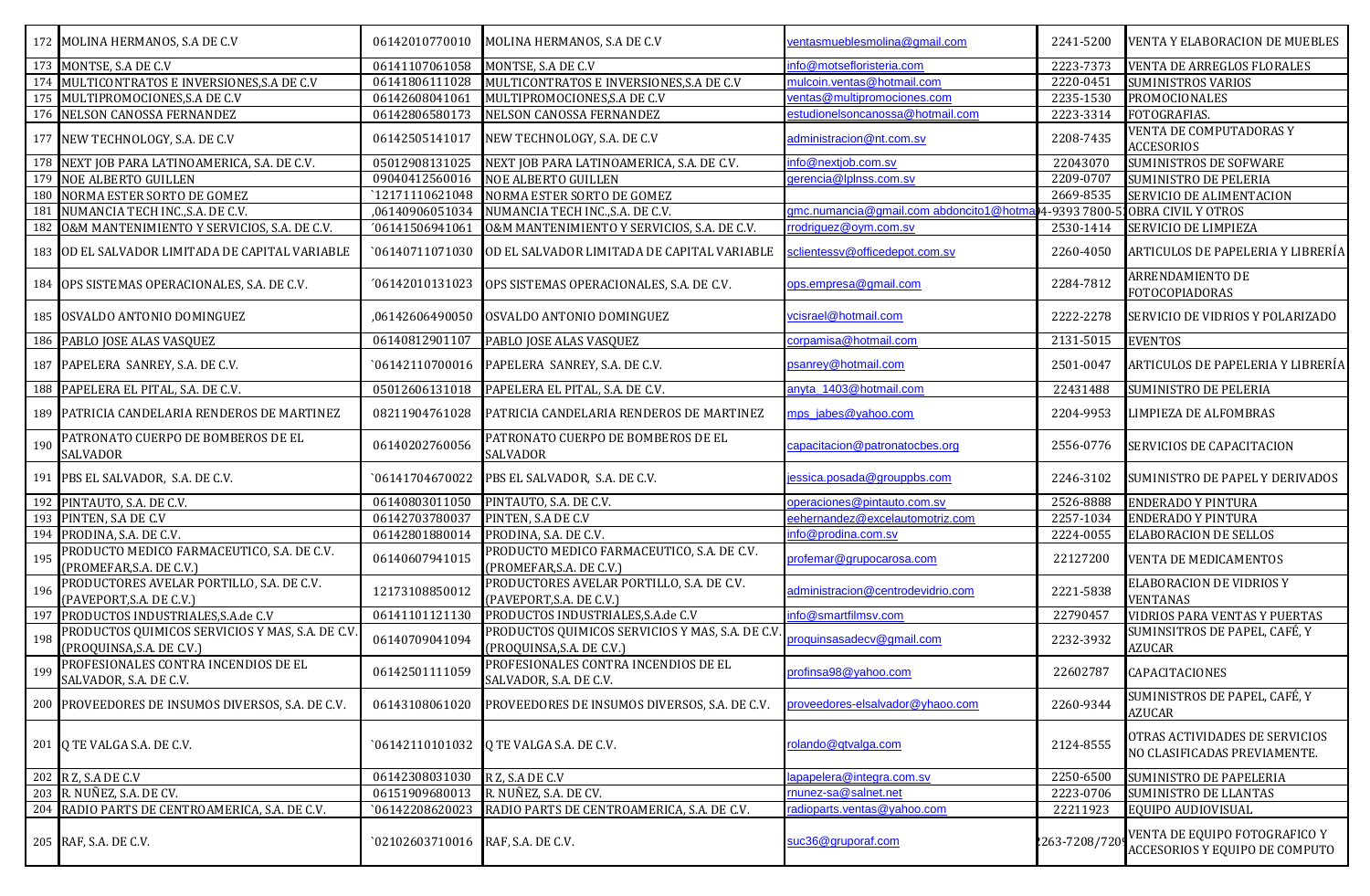|                 | 206 RAUL CRUZ MARTINEZ                                                    | 06141712650120  | RAUL CRUZ MARTINEZ                                                       | rmartinez17@hotmail.com               | 7901-6783  | <b>CONTRATISTA</b>                                  |
|-----------------|---------------------------------------------------------------------------|-----------------|--------------------------------------------------------------------------|---------------------------------------|------------|-----------------------------------------------------|
| 207             | REPUESTOS DIDEA, S.A. DE C.V.                                             | ,06143107620016 | REPUESTOS DIDEA, S.A. DE C.V.                                            | ventas@didea.com                      | 2275-1123  | ACCESORIOS PARA VEHICULOS                           |
|                 | 208 RICOH EL SALVADOR S.A. DE C.V.                                        | 06142406870019  | RICOH EL SALVADOR S.A. DE C.V.                                           | ucia.solorzano@richoh-la.com          | 2298-0948  | ALQUILER DE FOTOCOPIADORAS                          |
|                 | 209 RILAZ, S.A. DE C.V.                                                   | 06142309881010  | RILAZ, S.A. DE C.V.                                                      | ventasrilaz@rilaz.com.sv              | 2536-5503  | ALQUILER DE FOTOCOPIADORAS                          |
|                 | 210 RIVAS VASQUEZ HOTELES Y SERVICIOS, S.A. DE C.V.                       | 06142911001030  | RIVAS VASQUEZ HOTELES Y SERVICIOS, S.A. DE C.V.                          | notelalamointer@yahoo.com             | 2273-7444  | SERVICIOS DE ALIMENTACION                           |
|                 | 211 ROBERTO CARLOS MARROQUIN NIETO                                        | ,06142908781091 | ROBERTO CARLOS MARROQUIN NIETO                                           |                                       | 7080-2087  | SERVICIOS DE CERRAJERIA                             |
|                 | 212 ROBERTO ENRIQUE MARTINEZ VELASQUEZ                                    | 06140407721177  | ROBERTO ENRIQUE MARTINEZ VELASQUEZ                                       | roberto.martinezv@hotmail.com         | 78985392   | SERVICIOS DE ELECTRICIDAD                           |
|                 | 213 ROBERTO HUGO VELASQUEZ ORTIZ                                          | 06141906741304  | ROBERTO HUGO VELASQUEZ ORTIZ                                             | allercanalescars@yahoo.com            | 2222-9586  | REPARACION DE VEHICULOS                             |
|                 | 214 RP GROUP INVERSIONES, S.A. DE C.V.                                    | 06142201131074  | RP GROUP INVERSIONES, S.A. DE C.V.                                       | rp.inversionesad@hotmail.com          | 7852-7494  | <b>SUMINISTROS VARIOS</b>                           |
|                 | 215 RUBEN ANTONIO MORAN SOTO                                              | 06142802691042  | RUBEN ANTONIO MORAN SOTO                                                 | acilevento@yahoo.com                  | 2261-2012  | ALQUILER DE TARIMA Y PISTA                          |
|                 | 216 S.T. MEDIC, S.A DE C.V                                                | 06140905981011  | S.T. MEDIC, S.A DE C.V                                                   | icitacion01.es@stmedic.com            | 22351010   | <b>SUMINISTROS MEDICOS</b>                          |
|                 | 217 SAGRIP S.A. DE C.V.                                                   | 94832701031010  | SAGRIP S.A. DE C.V.                                                      | gerenciales@sagrip.com                | 2237-5500  | <b>FUMIGACION</b>                                   |
|                 | 218 SCOTIA SEGUROS, S.A.                                                  | '06140208550011 | SCOTIA SEGUROS, S.A.                                                     | cyntia.villeda@scotiaseguros.com.sv   | 2209-7082  | SEGURO TODO RIESGO E INCENDIO                       |
|                 | 219 SEGURIDAD E INVERSIONES S.A. DE C.V.                                  | 06140807141021  | SEGURIDAD E INVERSIONES S.A. DE C.V.                                     | sls.seguridaddelectronica@gmail.com   | 2566-4444  | SUMINISTRO DE CAMARAS                               |
|                 | 220 SEGUROS E INVERSIONES, S.A.                                           | '06141202620014 | SEGUROS E INVERSIONES, S.A.                                              | aura.soledad.salazar@citi.com         | 2241-1241  | <b>SEGURO DE FIDELIDAD</b>                          |
|                 | SERVICIOS DE SEGURIDAD ENTREGA Y                                          |                 | SERVICIOS DE SEGURIDAD ENTREGA Y                                         |                                       |            |                                                     |
| 221             | RECOLECCION DE VALORES, S.A. DE C.V.                                      | `10100603941015 | RECOLECCION DE VALORES, S.A. DE C.V.                                     | sservalseguridad.proyectos@outlook.es | 2528--6000 | VIGILANCIA PRIVADA                                  |
| 222             | SISTEMAS C&C, S.A. DE C.V.                                                | 06141003951019  | SISTEMAS C&C, S.A. DE C.V.                                               | nrivera@sistemascc.com                | 2298-4777  | <b>CONTRATACION DE SEGUROS</b>                      |
| 223             | SISTEMAS APLICATIVOS DE EL SALVADOR, S.A. DE<br>V.                        | 06140202041041  | SISTEMAS APLICATIVOS DE EL SALVADOR, S.A. DE C.V manuel.merino@sisap.com |                                       | 2239-2900  | <b>SUMINISTRO DE ANTIVIRUS</b>                      |
|                 | 224 SISTEMAS DIGITALES S.A. DE C.V.                                       | 06142610921044  | SISTEMAS DIGITALES S.A. DE C.V.                                          | marco.manchan@sidisa.com              | 2298-1682  | SUMINISTRO EQUIPOS DE<br>COMPUTACION                |
|                 | 225 SISTEMS ENTERPRISE, EL SALVADOR, S.A.                                 | 06142807061055  | SISTEMS ENTERPRISE, EL SALVADOR, S.A.                                    | serviciossy@encomumnication.com       | 2511-7333  | SERVICIOS DE TELEFONIA                              |
|                 | 226 SOLAIRE, S.A DE C.V.                                                  | 06140808630017  | SOLAIRE, S.A DE C.V                                                      | solaire@grupopoma.com.sv              | 2275-2100  | SUMINISTRO DE PUERTAS, VENTANAS<br><b>DE VIDRIO</b> |
|                 | 227 SONIA ARELY CAMPOS DE IRAHETA                                         | 06140511761202  | SONIA ARELY CAMPOS DE IRAHETA                                            | celebraciongarantizada@gmail.com      | 2298-2313  | SERVICIOS DE ALIMENTACION                           |
|                 | 228 SONIA ELIZABETH SERRANO LOPEZ                                         | 06142111650021  | SONIA ELIZABETH SERRANO LOPEZ                                            | soelise@yahoo.es                      | 21241034   | SERVICIOS DE ALIMENTACION                           |
|                 | 229 SUMINISTROS Y FERRETERIA GENESIS, S.A. DE C.V.                        | 06141703061090  | SUMINISTROS Y FERRETERIA GENESIS, S.A. DE C.V.                           | syfgenesis@yahoo.com                  | 22458300   | SUMINISTRO DE FERRETRIA                             |
|                 | 230 SURTIELECTRIC ENERGIA, S.A DE C.V                                     | 06141209061010  | SURTIELECTRIC ENERGIA, S.A DE C.V                                        | contabiliad@surtielectric.com.sv      | 2231-3900  | SUMINISTRO PRODUCTOS<br><b>ELECTRICOS</b>           |
| 231             | TALLER DELTA S.A. DE C.V.                                                 | `06141605061022 | TALLER DELTA S.A. DE C.V.                                                | allerdelta@gmail.com                  | 2223-7555  | MANTENIMIENTO DE VEHICULOS                          |
|                 | 232 TALLER DIDEA S.A. DE C.V.                                             | `06140104620021 | TALLER DIDEA S.A. DE C.V.                                                | ogaldamez@excelautomotriz.com         | 2536-8716  | MANTENIMIENTO DE VEHICULOS                          |
|                 | 233 TECNOLOSIS, S.A. DE C.V.                                              | 06143110071040  | TECNOLOSIS, S.A. DE C.V.                                                 | smarquez@tecnolosis.com.sv            | 2235-2038  | VENTA DE COMPUTADORAS Y<br><b>ACCESORIOS</b>        |
|                 | 234 TELECOMODA, S.A. DE C.V.                                              | '06140207991021 | TELECOMODA, S.A. DE C.V.                                                 | courtade.karen@claro.com.sv           | 2271-7389  | <b>TELEFONIA FIJA</b>                               |
|                 | 235 TELEMOVIL EL SALVADOR, S.A. DE C.V.                                   | '06142303911015 | TELEMOVIL EL SALVADOR, S.A. DE C.V.                                      | ramirez@sv.tigo.com                   | 2500-4848  | TELEFONIA MOVIL Y CABLE TV                          |
|                 | 236 TOROGOZ, S. A. DE C.V.                                                | 06142306770015  | TOROGOZ, S. A. DE C.V.                                                   | miguelhuezo@torogoz.com               | 2234-7710  | VENTA DE PLACAS DE BRONCE                           |
|                 | TORREFACTORA DE CAFE SAN JOSE DE LA MAJADA,<br>$\frac{237}{S.A. DE C.V.}$ | 03071305081014  | TORREFACTORA DE CAFE SAN JOSE DE LA MAJADA,<br>S.A. DE C.V.              | gerencia@cafemajadaoro.com.sv         |            | 2484-1400 SUMINISTRO DE CAFÉ Y AZUCAR               |
|                 | 238 TURISMO Y SERVICIOS, S.A. DE C.V.                                     | 06140407111018  | TURISMO Y SERVICIOS, S.A. DE C.V.                                        | elquijote.sv@gmail.com                | 22258093   | SERVICIOS DE ALIMENTACION                           |
|                 | 239 TURISTICAS DE ORIENTE S.A. DE C.V.                                    | 12170509850014  | TURISTICAS DE ORIENTE S.A. DE C.V.                                       | guadalupegutierrez@tropicoinn.net     | 6611399    | SERVICIOS DE ALIMENTACION Y<br>ALOJAMIENTO          |
|                 | 240 UNIFOT, S.A. DE C.V.                                                  | `06141705780029 | UNIFOT, S.A. DE C.V.                                                     | ightjorge@gmail.com                   | 22634827   | <b>FOTOGRAFIAS</b>                                  |
|                 | UNIVERSIDAD CENTROAMERICANA JOSE SIMEON                                   |                 | UNIVERSIDAD CENTROAMERICANA JOSE SIMEON                                  |                                       |            |                                                     |
| 24 <sup>°</sup> | CAÑAS, TALLERES GRAFICOS UCA                                              | 06141509650017  | CAÑAS, TALLERES GRAFICOS UCA                                             | vmartinez@uca.edu.sv                  | 22734507   | <b>IMPRENTA</b>                                     |
|                 | 242 URRACA, S.A DE C.V                                                    | 06141701870012  | URRACA, S.A DE C.V                                                       | f.urraca@yahoo.es                     | 2528-8800  | SUMINISTROS DE FERRETERIA                           |
|                 | 198 VALDES DATA CENTER, S.A. DE C.V.                                      | 06141912850013  | VALDES DATA CENTER, S.A. DE C.V.                                         | svaldes@valdes.com.sv                 | 2209-2200  | VENTA DE EQUIPOS INFORMATICOS                       |
|                 |                                                                           |                 |                                                                          |                                       |            |                                                     |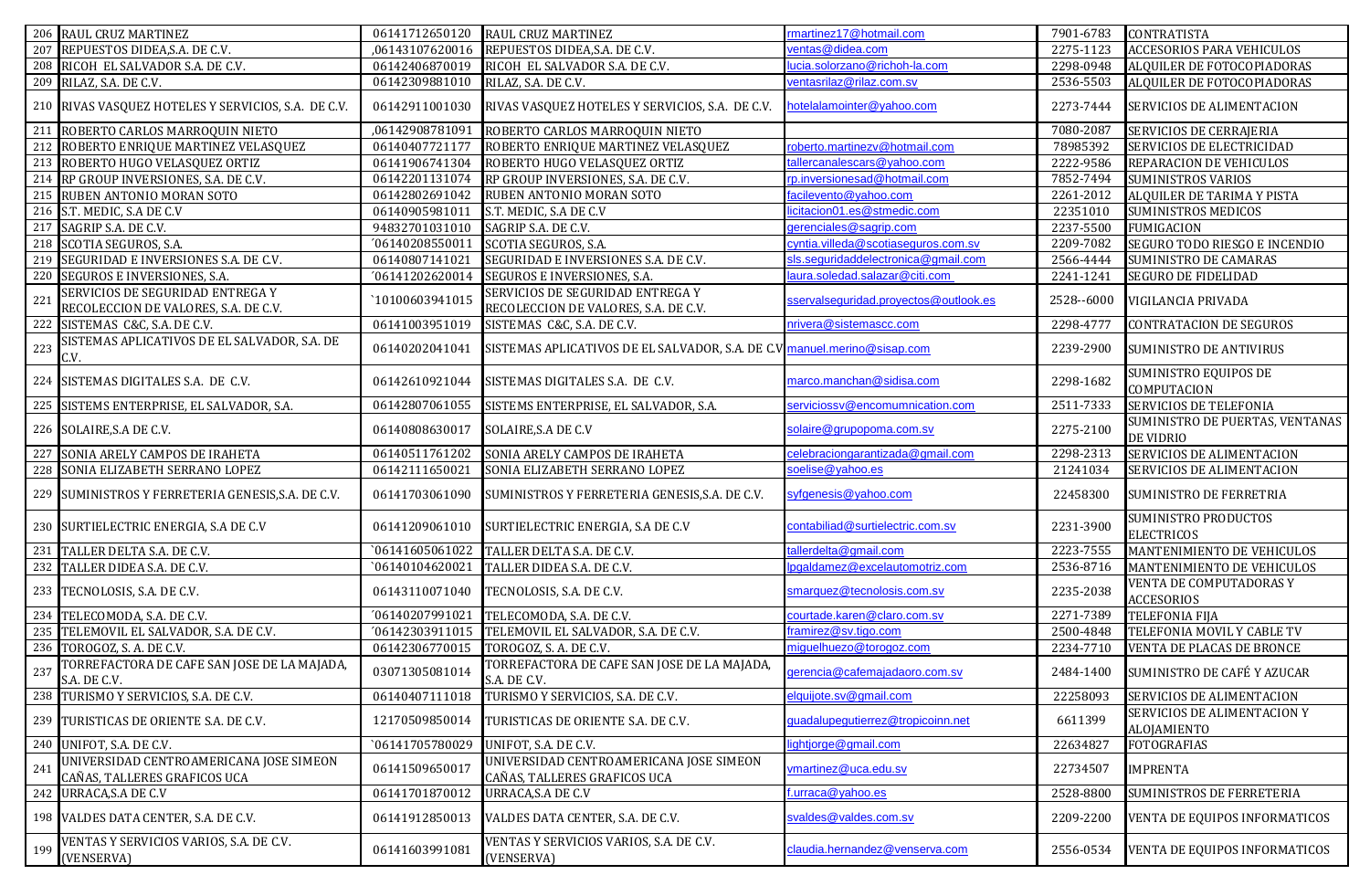| 200 VIDUC, S.A DE C.V.                 | .06140806450012 VIDUC.S.A. DE C.V. |                                                   | allan.aquirre@viduc.com.sv  |           | 2281-5000 FERRETERIA                                               |
|----------------------------------------|------------------------------------|---------------------------------------------------|-----------------------------|-----------|--------------------------------------------------------------------|
| 201 VILLALOBOS, SA. DE C.V             |                                    |                                                   | amy@rosvill.com             | 2221-5555 | SUMINISTRO DE PAN DULCE                                            |
| 202 WILLIAM ORLANDO DOMINGUEZ MARTINEZ |                                    | 06142711721208 WILLIAM ORLANDO DOMINGUEZ MARTINEZ | williamaires.aires@yahoo.es | 2216-0900 | SERVICIOS DE REPARACION DE<br><b>EQUIPOS DE AIRE ACONDICIONADO</b> |
| 203 YINA DEL CARMEN LINARES            |                                    | `02100103631116 YINA DEL CARMEN LINARES           |                             |           | 7902-1381 SERVICIO DE ALIMENTACION                                 |